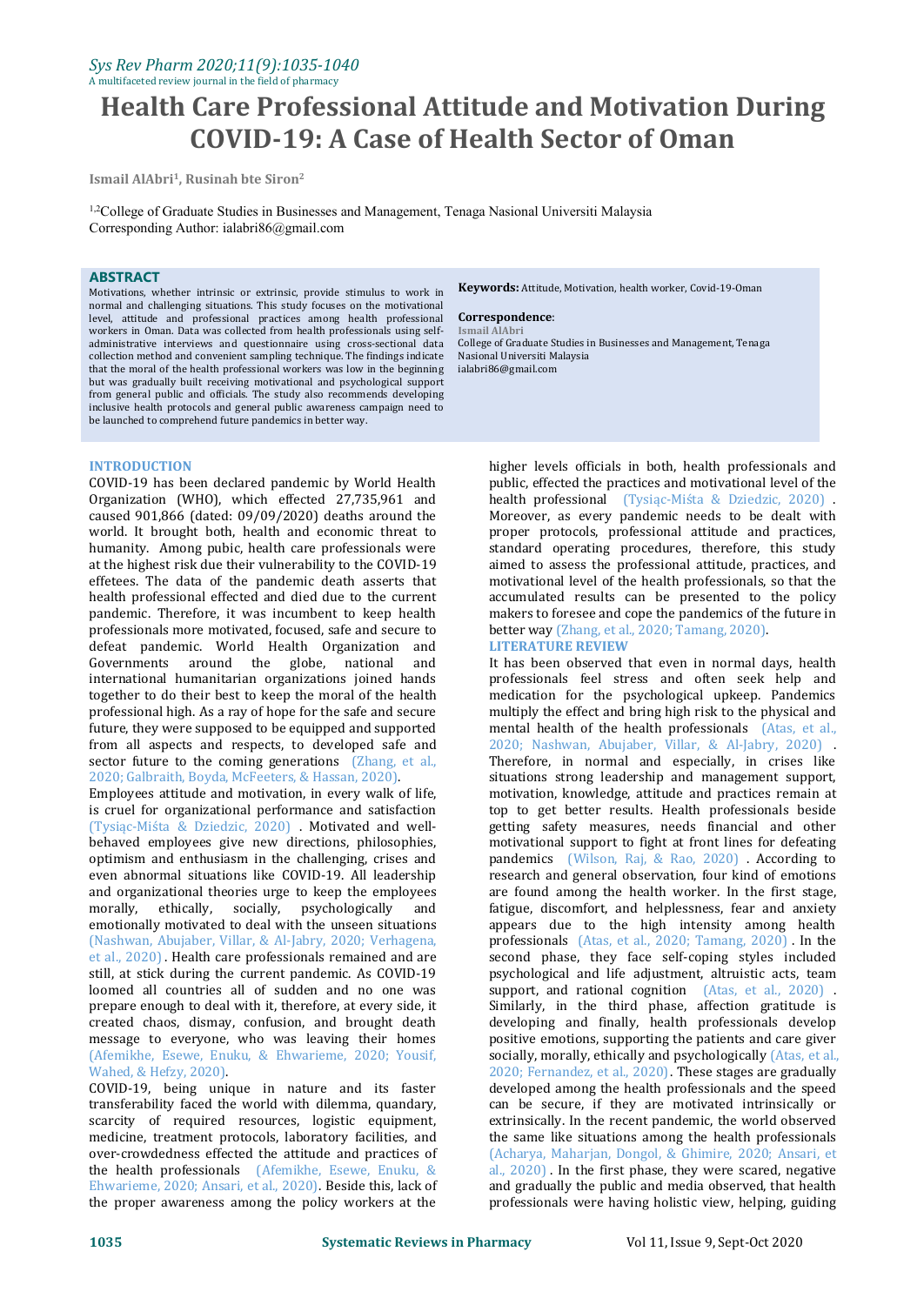and even requesting public to stay safe via staying at home (Fernandez, et al., 2020). Similarly, the phases also observed that over the time, public and government applaud the strives and strikes of health professional and starting tributes on large scale like media, social media, which turned the whole world into in one-point agenda, to cope and kill coronavirus. Policies, projects and priorities got changed at global level (French, Deshpande, Evans, & Obregon, 2020; Kaslow, et al., 2020). **Theoretical Background**

Organization around the world, of all sectors and domain need to develop the moral, skills, attitude and professionalism in their knowledge worker. Because motivation, attitude and professional practices are considered the norms of the organization and works as a wheel for organizational learning, development and performance (BobbittNolen, 2020; Atas, et al., 2020). All leadership and organizational development theories suggest to keep the workers trained, motivated and professionally skillful to cope seen and unseen situations. Even dictatorship theory of organizational management and leadership believe in equipping knowledge workers with all tools, i.e. both hard and soft skills to reap better performance and results. Herzberg theory of motivation calls for the provision hygiene and motivational factors and support to perform better (Vancouver, Wang, & Li, 2018; M.Anderman, 2020) . He urges that when knowledge workers and professionals are satisfied, they will put their head and heart to cope and attain the results. Similarly, Maslow's theory of human needs is embedded with the motivations, skill development and professional factors, and urge that as the human needs are satisfied, they remain intrinsically and extrinsically motivated, explore their hidden and inner core, develop their professional capacities, capabilities and practices, attain the state of self-actualization, and consequently perform better (Swain, Kumlien, & Bond, 2020) . Moreover, the McClelland's theory state that when the professional knowledge worker achieves better outcomes, their inners satisfaction increases, feel powerful professionally, more affiliated with their work and work harder to explore more and to deliver more (Gopalan, Bakar, Zulkifli, Alwi, & Mat, 2017; C.Koenka, 2019) . Furthermore, the Vroom's theory of expectancy state that if the professionals remain highly motivated and professionally productive, if they are expecting better results and expected outcomes and reward for their sweat and blood (Ramlall, 2004; Atas, et al., 2020). Finally, the McGregor's theory X and theory Y proclaims that every organization contains motivated and less-<br>motivated professionals and the less motivated analysis motivated professionals, and the less motivated professionals can be groomed to deliver better, if they are rewarded, motivated and excelled professionally (Hofstede, 1980).

According to Atas, et al., (2020) and Galbraith, Boyda, McFeeters, & Hassan (2020) health professionals are need to be more professional, motivated and best in public dealing, because they are always faced to the depressed, suppressed, occupied and aggravated general public and they have to build their moral to deal with the challenging and unexpected situations. These theories and practices are equally applicable to health professionals (Steel & König, 2006) . Like others, health professionals need socially and emotionally charged environment, where they can improve their capacities and capabilities, can work and deliver better, can create value for the aggravated public (Rashmi, Gerda, Karen, &

Eugene, 2012) . Beside this, positive work environment makes employees feel good about coming to work, and this provides the motivation to sustain them throughout the day. In the recent pandemic, news from the newspapers and social media show that manyof the health professionals gave their lives working in depressing environment, with less or no health safety materials (Tamang, 2020). According to data till the time of writing of these lines, health professionals sacrificed their live to save generations. This set a hall mark of motivation, that the health professionals were agreed to work instead of having life threats. The findings of the study show that most of the health professionals worked for 16 to 18 hours per day (Atas, et al., 2020; Fernandez, et al., 2020). Social media still maintained the pictures of the health professionals sleeping in their wards and chair, having wounds and rankles on their faces and hands for wearing masks and glows for long whiles (Vancouver, Wang, & Li, 2018). Moreover, health professionals used social, printed and electronic media weeping and pleading general public to stay in homes, in isolation, we that together, we can fight COVID-19 pandemic. These evidences confirm that health professionals were highly professional, motivated and maintained their best practices to cure the pandemics (French, Deshpande, Evans, & Obregon, 2020; Hofstede, 1980).

## **RESEARCH DESIGN**

Since the COVID-19 outbreak in China, every country of the globe is affected. OMAN also suffered a lot and had 27,735,961 effected and 901,866 deaths. Multi-method approach was adopted to get reliable results. In the first phase data about "health professional attitude, knowledge and professional practices" were collected using social media (Facebook, WhatsApp, Instagram) from the general public from 10 August 2020 to 20 August 2020. In the second phase heads of health professional's units were interviewed regarding attitude of the health professionals. In the third phase, after cooking the idea, cross sectional survey was conducted from the general public and 392 responses were collected. Questionnaire was adopted from previous studies and was formulated; content analysis was done in the regional context. The questionnaire was having questions regarding health professional health knowledge, attitude, practices and motivation. Purposive and stratified random sampling technique was applied to get the data from those, who were directly linked to the pandemic situations as a patients or attendant of the patient. SPSS and Stata for Windows, version 15 were used for data

## analysis. **RESULTS AND FINDING**

### **Results and Findings Qualitative Data Analysis**

In the first round, as per research design, qualitative data was collected from the health professionals. The thematic analysis of the interview has been listed. The first open ended question was regarding "was leadership supportive during COVID-19?", most of the health professionals replied that, management and leadership was surprisingly supportive during the pandemic. They keep us informed regarding any decision of the government and World Health Organization (WHO). The 2 nd query was "whether they felled prepared during pandemic", for which they answered that, first we were shaky, feared and even arrogant, had no knowledge of pandemic management, but the time taught us well and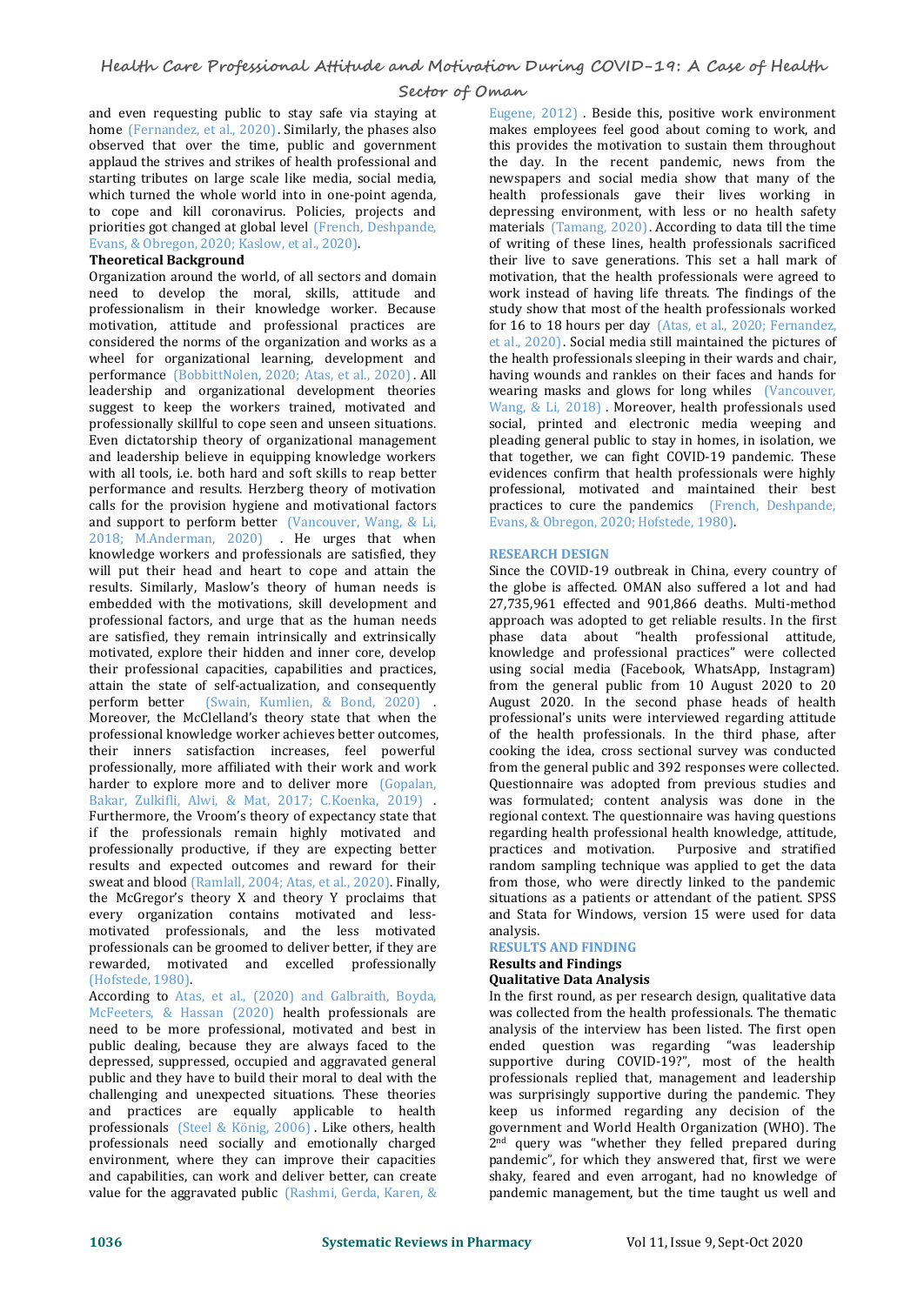our readiness helped in tackling the pandemic well in bospitals for weeks and months, whis estimated time. We were so motivated that most of the readiness, professionalism and motivation. estimated time. We were so motivated that most of the staff worked for 16 to 18 hours per day, some remained

hospitals for weeks and months, which show our readiness, professionalism and motivation. **Quantitative Data Findings**

| Demographic Variables         |                              | Percentage %          | <b>Total Number</b> |
|-------------------------------|------------------------------|-----------------------|---------------------|
| Gender                        | Male                         | $\overline{71}$       | 279                 |
|                               | Female                       | $\overline{29}$       | $\overline{113}$    |
| <b>Job Category</b>           | Doctors                      | $\overline{23}$       | 86                  |
|                               | Nurse                        | 47                    | 186                 |
|                               | Paramedics                   | $\overline{30}$       | $\overline{120}$    |
| Years of Experience           | >5 years                     | 45<br>$\frac{176}{2}$ |                     |
|                               | $>10$ years                  | $\overline{34}$       | $\overline{133}$    |
|                               | >15 years                    | $\overline{21}$       | 83                  |
| <b>Educational Background</b> | Postgraduates                | $\overline{17}$       | 66                  |
|                               | Graduate                     | 24                    | 94                  |
|                               | Bachelor                     | $\overline{29}$       | $\overline{113}$    |
|                               | Diploma                      | $\overline{19}$       | 74                  |
|                               | <b>General Practitioners</b> | $\overline{9}$        | 45                  |

**Table I**. Characteristics of the respondents (*N* = 392)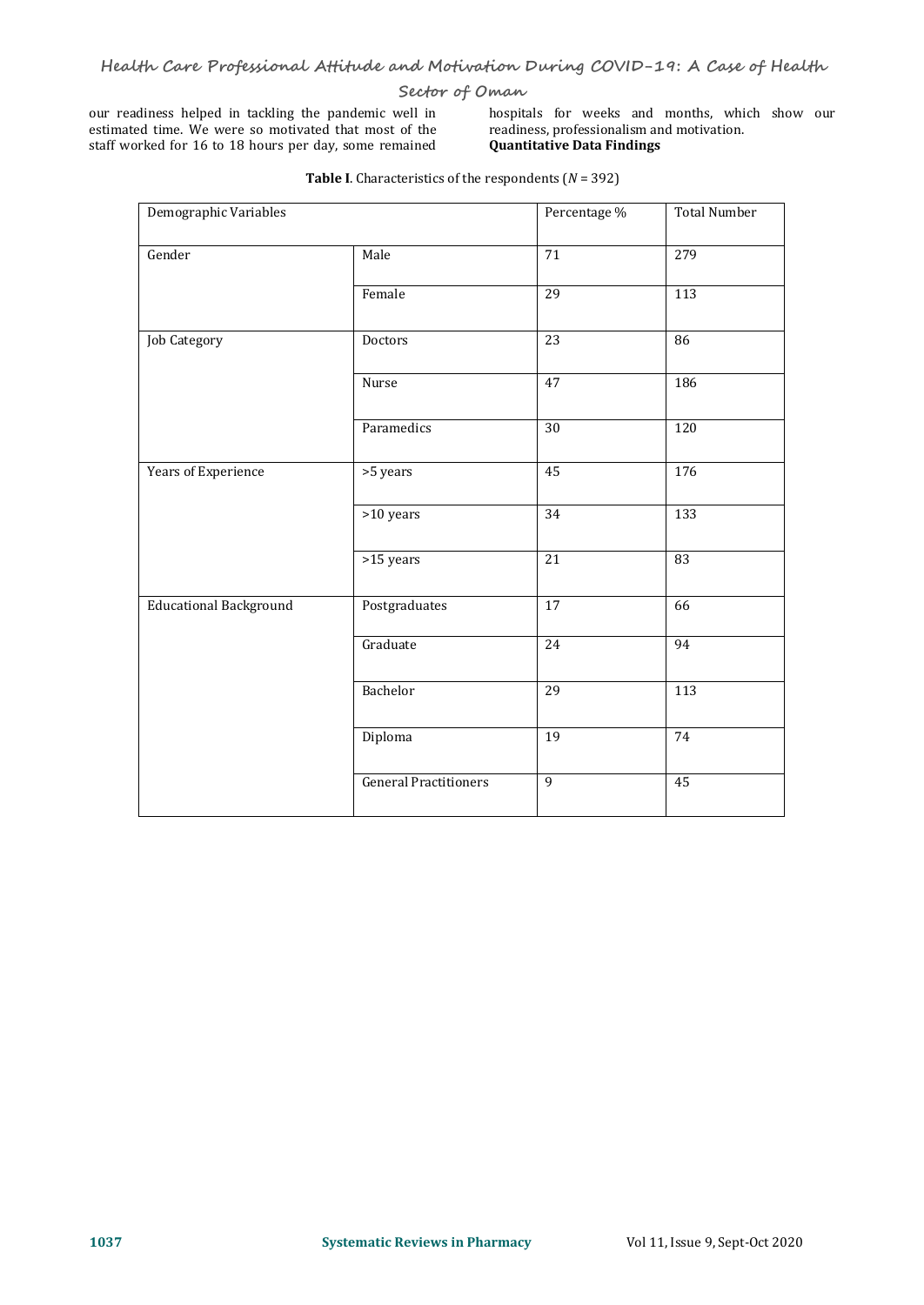## **Multivariate logistic regression analysis**

**Table 2:** Multivariate logistic regression analysis of odds ratio for practices and attitudes of healthcare workers in relation to motivation factors

|                      | Maintained                            | Training                        | Protective               | Hand                  | Level                                                                                                                                                        | Feeling      | Confidence to       | Patients                     |
|----------------------|---------------------------------------|---------------------------------|--------------------------|-----------------------|--------------------------------------------------------------------------------------------------------------------------------------------------------------|--------------|---------------------|------------------------------|
|                      | quarantine                            |                                 | equipment                | wash                  | of                                                                                                                                                           | of           | defeat covid-19     | encouragement                |
|                      |                                       |                                 | uses                     | Frequency             | fear                                                                                                                                                         | fatigue      |                     | to disclose                  |
| Gender               | $\mathbf{1}$                          | $\mathbf{1}$                    | $\mathbf{1}$             |                       | $\mathbf{1}$                                                                                                                                                 | $\mathbf{1}$ | $\mathbf{1}$        | 1                            |
|                      |                                       |                                 |                          |                       |                                                                                                                                                              |              |                     |                              |
|                      | $0.95(0.75-1.20)$ 0.98 (1.77-         |                                 | $1.18(0.94 -$            | $1.14(0.86 -$         | 1.22 (0.89-                                                                                                                                                  | 1.22         | $0.84(0.56 - 1.26)$ | 1.22 (0.94-1.59)             |
|                      |                                       | 1.24)                           | 1.49)                    | 1.51)                 | 1.67)                                                                                                                                                        | $(0.89 -$    |                     |                              |
|                      |                                       |                                 |                          |                       |                                                                                                                                                              | 1.67)        |                     |                              |
| Education            | $\mathbf{1}$                          | 1                               | $\mathbf{1}$             | $\mathbf{1}$          | $\mathbf{1}$                                                                                                                                                 | $\mathbf{1}$ | $\mathbf{1}$        | $\mathbf{1}$                 |
| jr college           |                                       |                                 |                          |                       |                                                                                                                                                              |              |                     |                              |
| and below)           |                                       |                                 |                          |                       |                                                                                                                                                              |              |                     |                              |
| College              | $0.88$ (0.65-1.19) 1.06 (0.78-        |                                 | 1.11                     | $0.71(0.49-$          | $0.87(0.57 -$                                                                                                                                                | 0.87         | $0.86(0.53 - 1.41)$ | $0.95(0.68-1.33)$            |
|                      |                                       | 1.44)                           | (0.82e1.50)              | 1.02)                 | 1.31)                                                                                                                                                        | $(0.57 -$    |                     |                              |
|                      |                                       |                                 |                          |                       |                                                                                                                                                              | 1.31)        |                     |                              |
| Postgraduate         | $0.57(0.37-0.87)$ 1.01 (0.66-         |                                 | $2.12***$                | 0.90(0.541.50)        | $1.09(0.61 -$                                                                                                                                                | 1.09         | $0.47(0.23-1.06)$   | $1.08(0.67 - 1.74)$          |
|                      |                                       | 1.55)                           | (1.39e3.24)              |                       | 1.93                                                                                                                                                         | $(0.61 -$    |                     |                              |
|                      |                                       |                                 |                          |                       |                                                                                                                                                              | 1.93)        |                     |                              |
| Job category (ref.:  | $\mathbf{1}$                          | $\mathbf{1}$                    | $\mathbf{1}$             | $\mathbf{1}$          | $\mathbf{1}$                                                                                                                                                 | $\mathbf{1}$ | $\mathbf{1}$        | $\mathbf{1}$                 |
| doctors)             |                                       |                                 |                          |                       |                                                                                                                                                              |              |                     |                              |
| Nurses               | $1.37(0.10-1.87)$ 1.14 (0.83-         |                                 | $0.93(0.68 -$            | $0.87(0.61 -$         | 0.81 (0.54-1.23) 0.81 (0.54-1.23) 1.07 (0.63-1.82) 0.94 (0.67-<br>1.33                                                                                       |              |                     |                              |
|                      |                                       | 1.56)                           | 1.27)                    | 1.30)                 |                                                                                                                                                              |              |                     |                              |
| Paramedics           | $0.87$ (0.62-1.23) 0.71 (0.50-        |                                 | $\overline{1.03}$ (0.74- | $0.64*(0.41-$         | $0.44**$ (0.26-0.75) 0.44** (0.26-0.75) 0.94 (0.51-1.75) 0.99                                                                                                |              |                     |                              |
|                      |                                       | 1.01)                           | 1.45                     | 1.0)                  | $(0.68 - 1.45)$                                                                                                                                              |              |                     |                              |
| Work experience      | $\mathbf{1}$                          | $\mathbf{1}$                    | $\mathbf{1}$             | 1                     | $\mathbf{1}$                                                                                                                                                 |              | $\mathbf{1}$        | $\mathbf{1}$                 |
| (ref.: <5 years) 5-9 |                                       |                                 |                          |                       | $0.64*(0.43-0.95)0.64*(0.43-0.95)0.77(0.48-1.31)0.56***$<br>$(0.41 - 0.77)$<br>1.13 (0.79-1.62) 1.131 (0.79-1.62) 0.76 (0.47-1.23) 0.60**<br>$(0.44 - 0.82)$ |              |                     |                              |
| years                | $1.54**$ (1.16-                       | $1.32(1.0 -$                    | $0.72*(0.54-$            | $1.42(1.0-2.01)$      |                                                                                                                                                              |              |                     |                              |
|                      | 2.05<br>$\overline{0.73*(0.55-0.96)}$ | 1.75)<br>$0.69**$               | 0.96)                    | $1.36(0.97 -$         |                                                                                                                                                              |              |                     |                              |
| $>10$ years          |                                       |                                 | $1.0(0.76 -$<br>1.31)    |                       |                                                                                                                                                              |              |                     |                              |
|                      | $\mathbf{1}$                          | $(0.52 - 0.91)$<br>$\mathbf{1}$ | $\mathbf{1}$             | 1.92)<br>$\mathbf{1}$ | $\mathbf{1}$                                                                                                                                                 |              | $\mathbf{1}$        | $\mathbf{1}$<br>$\mathbf{1}$ |
| Frontline status     |                                       |                                 |                          |                       |                                                                                                                                                              |              |                     |                              |
|                      |                                       | $0.55***$                       |                          |                       |                                                                                                                                                              |              |                     |                              |
|                      | $0.75*(0.59-0.94)$                    | $(0.43 - 0.69)$                 | $0.90(0.71 -$<br>1.13)   | $0.82(0.62 -$<br>1.08 | 0.97 (0.71-1.33) 0.97 (0.71-1.33) 0.56** (0.38-0.84) 1.09<br>$(0.84 - 1.41)$                                                                                 |              |                     |                              |
| Knowledge (scored    | $1.14(0.99-1.31)$ 1.14 (0.99-         |                                 | 0.96 (0.84-              | $0.91(0.77 -$         | 0.99 (0.82-1.19) 0.99 (0.83-1.19) 1.41** (1.12-1.77) 1.217*                                                                                                  |              |                     |                              |
|                      |                                       | 1.31)                           | 1.10)                    | 1.07)                 |                                                                                                                                                              |              | $(1.04 - 1.42)$     |                              |
|                      |                                       |                                 |                          |                       |                                                                                                                                                              |              |                     |                              |

OR odds ratio; CI, confidence interval.

 $*P < 0.05$ ;  $*P < 0.01$ ;  $**P < 0.001$ .

Keeping in view the nature of the study, multivariate logistics regression analysis was conducted to get the desired results. All the constructs with their sub constructs (factors) were accompanied with two options that "yes", I have the desired knowledge, practice, attitude and motivation" to carry out my duties during COVID-19 pandemic, and "No", that I don't practice and have not the desired practices, attitude and motivation" during the pandemic and has been forced to do my job, otherwise, will be expelled. Multi-variate analysis was conducted on the data collected from the health professional regarding their daily routine practices during COVID-19. **Statistical Analysis**

Stata for Windows 10 was used for data analysis with two tailed P<0.05 with 95% confidence interval to assess the impact of the influencing factors using multi-variate regression analysis. Attitude, knowledge, professional practices and motivation of the health professionals were analyzed among other demographic variables.

## **RESULTS AND DISCUSSION**

The study was conducted during the middle and last stages of the COVID-19 outbreak in OMAN. Factors were assessed which effected the attitude, motivation and professional practices of the health professionals. The

study was maintained the record that 23% were Doctors, 47 paramedics and 30 professional nurses. These health professionals were having quite relevant and reliable experiences and most of them responded that they remained in hospitals for more than their duty hours i.e. 8-hours. Specifically, 64% responded that during pandemic, they remained actives for more than 8-hours per day. Keeping in view their professional degrees, more than 17% were having post graduate degrees, 24% diploma and 29% bachelor.

The multi-variate analysis shows that 89% responded that they have sufficient knowledge of potential and associate risk with the COVID-19 and they adopted professional hygiene practices to maintained safe during pandemic. This premise also was second in the interview session also, that health professionals remain at high risk, front line and more porn to risk, therefore, many of them got died during their services, but large majority protected their selves for their own protections, their family protection, their national and generation protection. The score of the Doctor professional knowledge was higher than of the nurses and paramedics as per the statistic (37.56- 3.32) than (36.35- 2.42) of the results. Similarly, the professional practices of the Doctors remained higher as compared to other health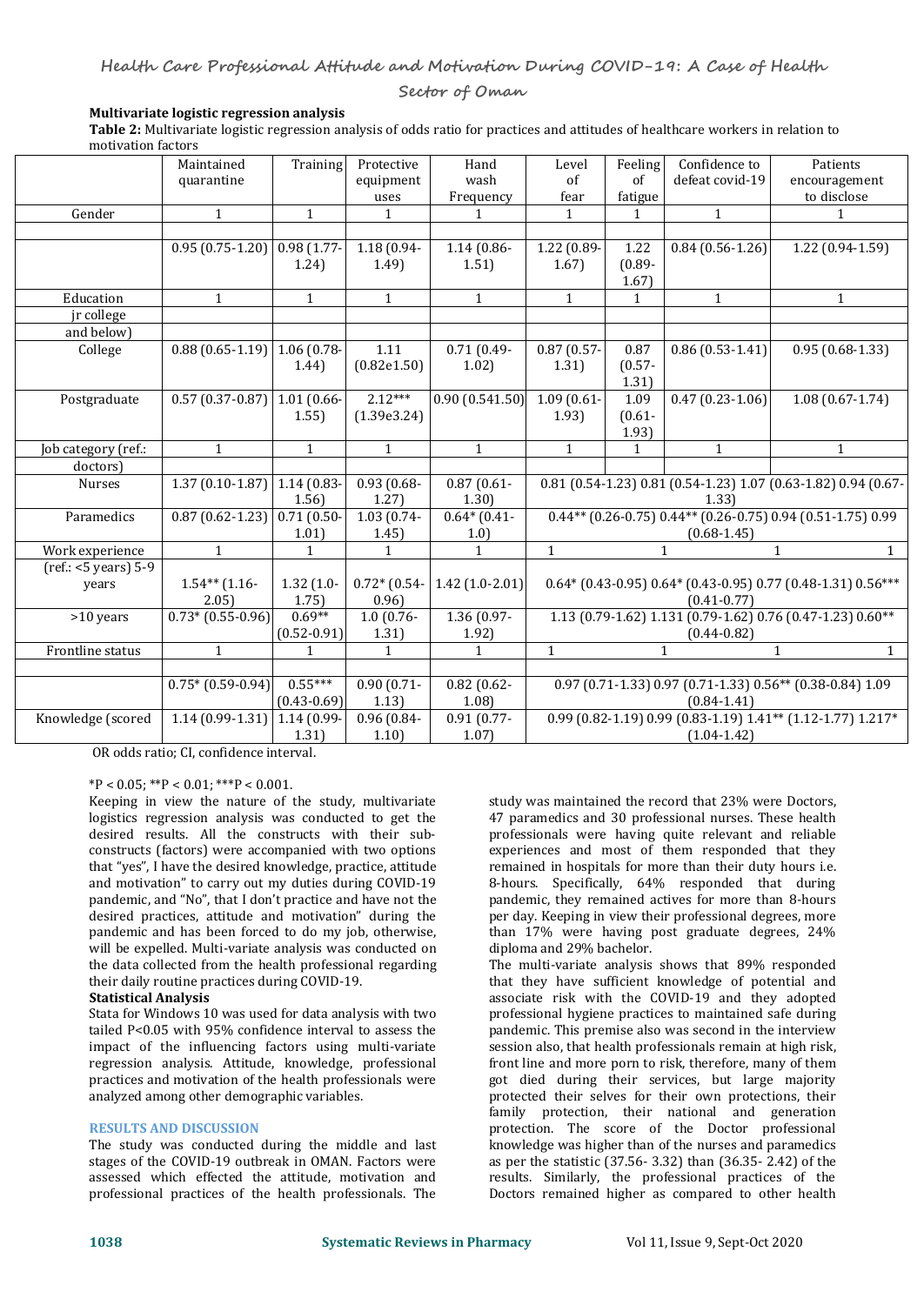professionals  $(37.82 - 4.74)$  as compared to  $(35.84 - 3.74)$ . furthermore, the motivational level of the doctors, based on the previous indicators, having better professional skills and knowledge, they remained highly motivated and showed professional attitude in dealing the COVID-19 effected patients and their attendants. Therefore, these remained the reasons which made it possible to cover the pandemic effects soon and in better way. The results (OR: 1.41 with 955 CI) also proclaimed that higher the level of knowledge and education, better<br>the attitude and dealing of the health professionals. Additionally, better education and knowledge level associated with regarding COVID-19 (OR: 1.22 with 95% CI) helped the CI: 0.52-0.91) regarding COVID-19 (OR: 1.22 with 95% CI) helped the visitors, suspected and infected public to disclose the information, so that better treatment and care can be started soon and halt the further spreading of the pandemic. Two thirds of the 31 infected medical staff worked in general wards, 17.5% in the emergency department, and 5% in the ICU. An important reason for early infection among general ward medical staff was that patients were admitted to the ward without protective measures in place. By contrast, infection rates in the more well-protected ICU and emergency departments were lower in cases with no early warning of the disease. Around 84% of the respondents confirmed as per the survey report that they were having the fear of becoming infected to COVID-19. These professionals, as per their knowledge and motivational level, dealt the patients in isolation and high incentive care wards. These fear kept the health professionals more mentally occupied and stressful and the Doctors data showed that they were more vulnerable to risk, stresses and depression and showed more tiring behaviors (OR: 0.44 and 95% CI, and 0.26-0.75) as compared to other health professionals (0.66; 95% CI and 0.46-0.96). Health professional workers with five to nine years of experience were less likely to feel tired (0.64; 0.43-zw0.95), demonstrating that this group has particular skill and experience in dealing with public health emergencies. Compared to frontline health professional workers, non-frontline workers had lower confidence in defeating the virus (OR: 0.56; 95% CI: 0.38-0.84). Health professional's motivation and optimism was also in line with the protection and support provided to them regarding their safety and security. In pandemic Doctors motivation and optimism was high, as they were provided more health-related facilities and coverage and less to paramedics and other health professionals. This policy was adopted around the globe to protect health professionals according to their knowledge and skill level, to protect those more, having more experience, more knowledge and skills, so that they can feel more confident to defeat the virus. However, these facts did not remain valid for the other studies and contained, and sustained human-to-human conducted on COVID-19 and risk protection factor has not transmission occurs beyond China. Furthermore, there is conducted on COVID-19 and risk protection factor has not been the only factor. In the present study, 89.7% of the surveyed HCWs followed correct practices regarding COVID-19, consistent with research showing that practices are associated with work experience, working time, and other factors. Non-frontline HCWs were less likely to maintain quarantine with family (OR: 0.75; 95% CI: 0.59-0.94), which could cause the worker to inadvertently infect family members; by contrast, quarantine with family was positively correlated with five to nine years of work experience (1.54; 1.16-2.05). Moreover, nurses must collect saliva samples from patients' pharyngeal isthmus; if they neglect their own protection to facilitate their work, then they may greatly

increase the risk of infection among health professionals, and they are more vulnerable to infection if they do not wash their hands carefully and frequently. The results also showed that overworked health professionals washed their hands less frequently than those who were not overworked (OR: 0.71; 0.51-0.98); to prevent virus transmission between themselves, overworked health professionals should maintain appropriate working hours with breaks. Paramedics were also found to be less likely to wash their hands frequently (OR: 0.64; 95% CI:0.41- 0.10). Frequent participation in training was negatively associated with length of work experience (OR: 0.69; 95%<br>CI: 0.52-0.91) and frontline status (0.55; frontline status 0.43-0.69).

From the perspective of scientific prevention and control, Health professionals should place a high value on correct removal of protective equipment. When removing contaminated equipment such as gowns, gloves, medical masks, and eye protection worn in contaminated or high risk environments, it is necessary to prevent further contamination and infection. In this study, careful removal of protective equipment was found to be positively associated with a higher education level (OR: 2.12; 95% CI: 1.39-3.24) and negatively with median work experience (0.72; 0.54-0.96). Therefore, education and training on proper removal of protective equipment should target novices and health professionals with lower educational attainment.

## **CONCLUSION AND RECOMMENDATION**

## **Conclusion and Recommendation**

In conclusion, training regarding protection should be organized according to different factors (work experience, educational attainment, and so on), and medical systems should ensure that frontline workers have enough time to rest between shifts, to avoid overwork and conscious errors during epidemic relief efforts. Moreover, to reduce the risk of infection among healthcare professionals who are not in direct contact with patients, policy and education should be implemented to convey the importance of disclosing possible exposure to the virus. This study has some limitations. The survey was conducted only in OMAN, so the results may not be generalizable to other hospital HCWs. Additionally, the measurement of KAP (Knowledge, attitude and Professional Practices) may be imprecise due to the limited number of items. Further study is needed to expand upon and resolve these issues. Moreover, there is an urgent but closing window to prepare for large-scale spread of the disease in the OMAN and elsewhere. This paper recommends actions to address pressing gaps in Oman and global preparedness in the event that COVID- 19 cannot be contained, and sustained human-to-human a strong need of developing guidance to mitigate the pandemics, scaling up to support the health professionals, pursue additional manufacturing capability and reinforce the existing supply chain for personal protective equipment (PPE) and other critical medical supplies at policy and projects level.

## References

1. Acharya, S., Maharjan, K., Dongol, D., & Ghimire, A. (2020). Awareness of COVID-19 and perception of